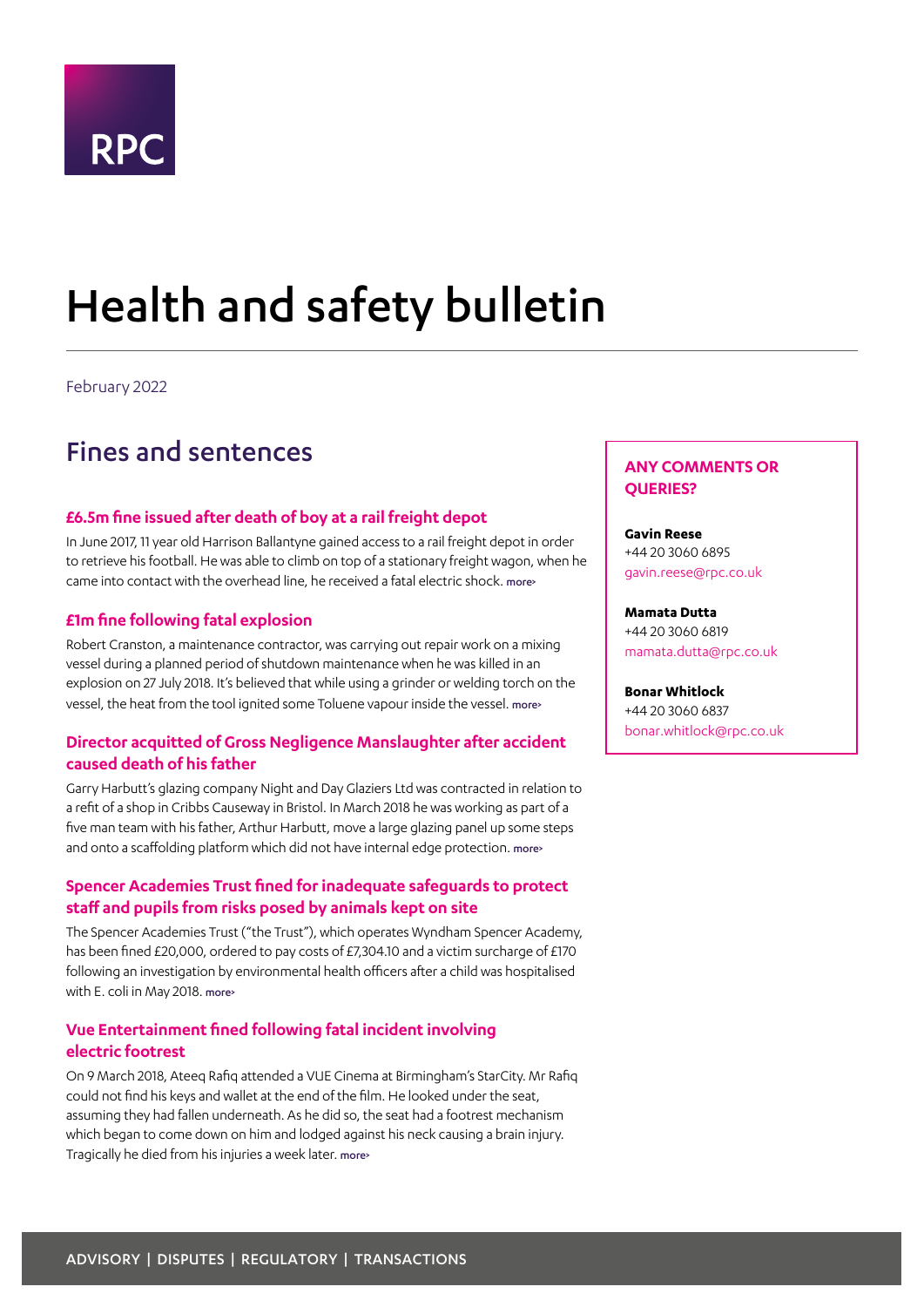# **Diving instructor convicted following a death of a trainee during diving trip**

Ashley Roberts, sole director of Ash Roberts Technical Limited, was training William Peace and Richard Heppell for a 148ft dive to the wreck of a German mine laying submarine off the coast of Dunbar which sank in 1916. During the dive on July 8, 2017 Mr Peace got into difficulties at a depth of 130ft to 144ft and soon became unresponsive. Mr Pearce's body was later recovered by police. [more>](#page-5-0)

### **Manufacturer fined for sulphur dioxide exposure**

AH Worth Limited (previously QV Foods Ltd), a food manufacturing business have been fined by the Health and Safety Executive (HSE) due to the 'poorly planned' commissioning and installation of a potato processing line. The processing line in question dipped the cut potatoes into a substance called Microsoak to prevent them browning. [more>](#page-6-0)

## **Scottish care company fined £20,000 following rape of care worker**

An Edinburgh-based care company has been fined £20,000 for their failure to safeguard a worker who became the victim of abduction, assault and rape. The worker was attacked while attending Albert Caballero's home in order to provide care services. more>

# **Care homeowners plead guilty to corporate manslaughter following death of resident left with severe burns from a scalding hot bath**

The owners of a care home where a 93 year old woman died after being scalded in a bath have been fined £1.04m by honourable Mrs Justice Thornton, who also handed suspended prison sentences to its former manager and one member of staff. [more>](#page-7-0)

# **Nursery fined £800,000 following death of child who choked on food**

An 11 month old boy, Fox Goulding, was eating mango at a nursery in Edinburgh when he choked whilst he was left unattended. A care worker returned from the bathroom and mistakenly thought he was sleeping. After realising he was not breathing, staff tried to remove the blockage and began attempts at CPR and called an ambulance. more>

# **Landlords prosecuted for fire safety breaches**

Two landlords have recently felt the full force of the law for breaching the Regulatory Reform (Fire Safety) Order 2005 after receiving suspended sentences and heavy fines. [more>](#page-7-1)

# **Civil claim for abuse of process succeeds following wrongful conviction for food safety breaches**

Former publican, Dr Geoffrey Monks is reported to have accepted £4m in damages to settle a civil abuse of process claim against the now disbanded East Northamptonshire Council (ENC). This cause of action is incredibly rare and has not been successfully argued in a claim since 1861. [more>](#page-8-0)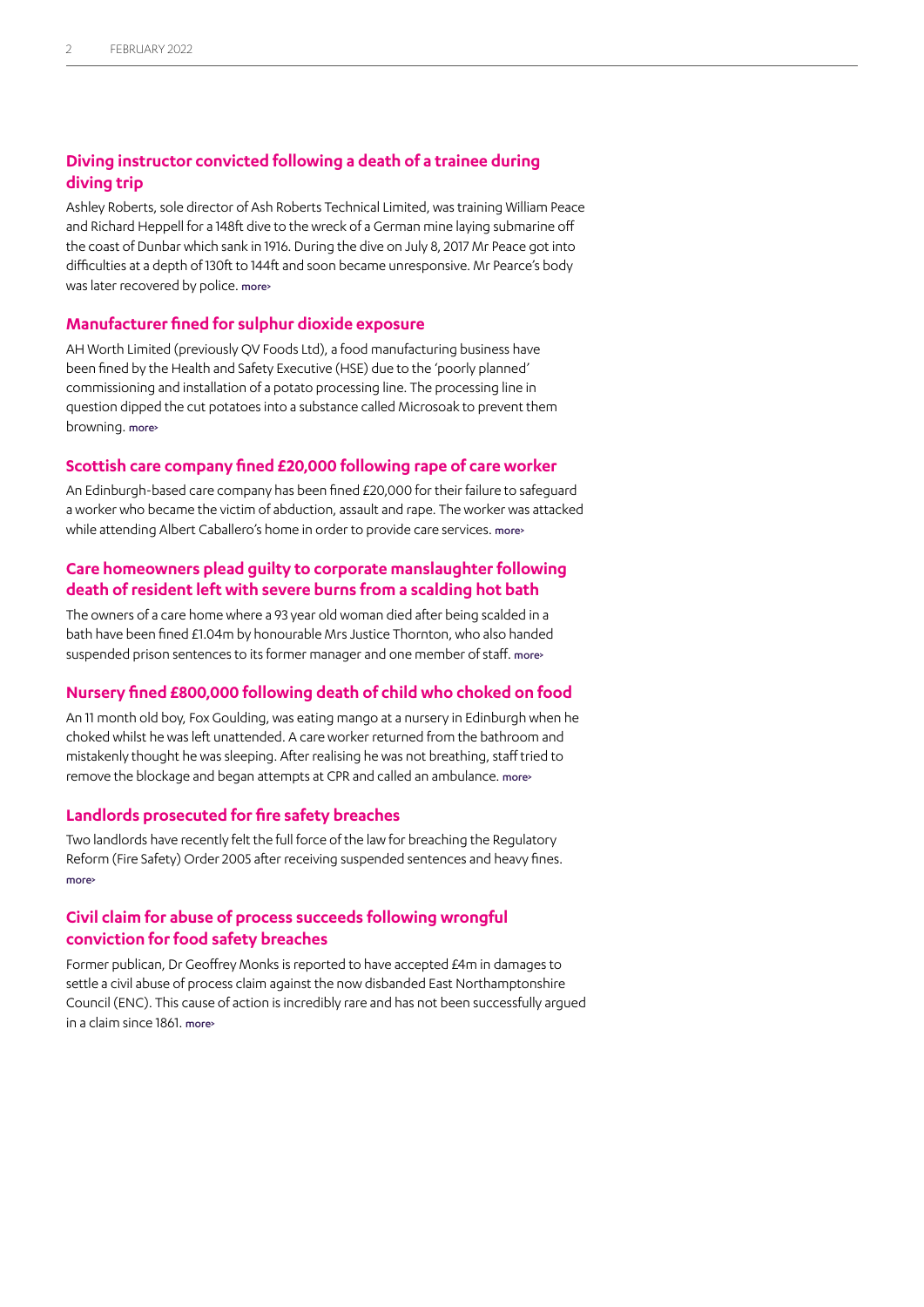# Environmental

# **Biffa fined £1.5m following export breaches**

Biffa, the UK's largest waste company has been found guilty of four breaches of regulation 23 of the Transfrontier Shipment of Waste Regulations 2007 between October 2018 and April 2019. The waste company was ordered to pay a £1.5m fine, costs of £153,827.99, and a proceeds of crime order of £38,388. more>

# **Yorkshire Water Service admits illegal sewage discharge**

Utility company Yorkshire Water Service limited has been fined £150,000 and ordered to pay £36,506.35 in costs for illegally discharging sewage into the Potter Carr Nature Reserve. [more>](#page-9-0)

## **Man jailed for illegally storing and burning waste**

On 2 August 2021 the Environmental Agency secured a conviction against Dominic Allen for two offences of operating a waste site without an environmental permit and three offences of burning waste. Mr Allen was sentenced at Newcastle Crown Court to 12 months in prison, ordered to pay £1,000 in costs and has 18 months to clear the site. [more>](#page-9-1)

# **The Land Trust receives a £30,000 Enforcement Undertaking following sludge spread**

The Environmental Agency has accepted an Enforcement Undertaking (EU) from Sanderson Environmental Limited, who spread excessive amounts of sewage sludge on land near Doncaster, contrary to the Environmental Permitting (England & Wales) Regulations 2016. more>

# Round-up

# **New Allergen Regulations come into force**

In October 2021, the Food Information (Amendment) (England) Regulations 2019 came into force bringing with it an overhaul of allergen regulations. The key changes relate to all foods that are packaged in the same place it is sold to customers on site (prepacked for direct sale). [more>](#page-11-0)

#### **PPE requirements extended to cover casual workers from 6 April 2022**

From 6 April 2022, employers of workers who require personal protective equipment (PPE) to carry out their work by virtue of the Personal Protective Equipment Regulations 1992 must provide suitable PPE, free of charge. [more>](#page-11-1)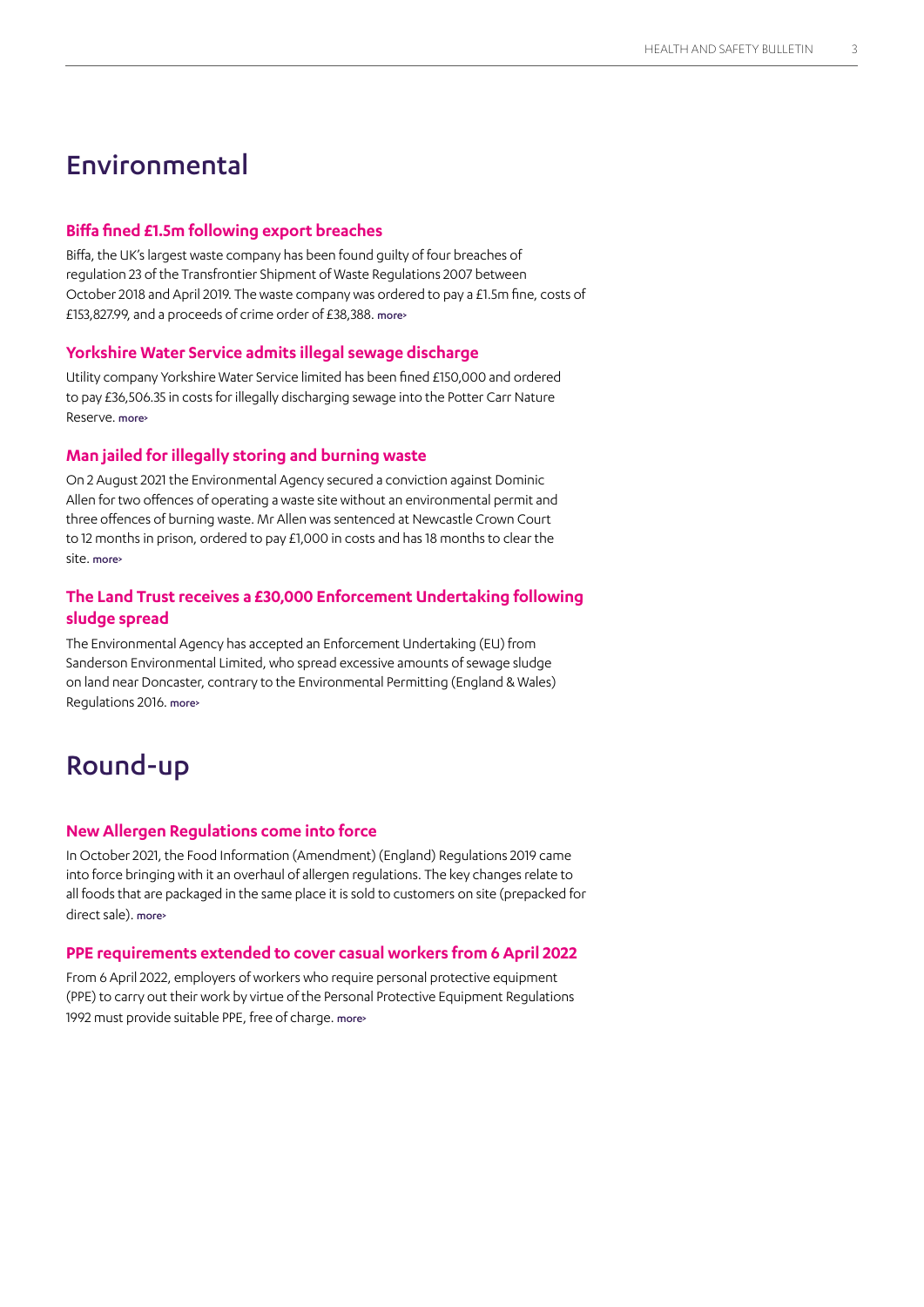# Fines and sentences

### <span id="page-3-0"></span>**£6.5m fine issued after death of boy at a rail freight depot**

In June 2017, 11 year old Harrison Ballantyne gained access to a rail freight depot in order to retrieve his football. He was able to climb on top of a stationary freight wagon, when he came into contact with the overhead line, he received a fatal electric shock. WH Malcolm, the operators of the rail freight depot were charged with breaching the Health and Safety at Work etc Act 1974 by the Office of Rail and Road (ORR). However, WH Malcom denied the breaches, resulting in a three-week trial.

At trial the court heard how ORR's investigation found that WH Malcom failed to assess the risk of unauthorised access into the depot as well as failing to implement appropriate measures to prevent unauthorised access to a part of the site where overhead lines were energised at 25,000 volts. WH Malcom were also found to have been regularly placing freight wagons under the electrified lines for prolonged periods of time, despite there being alternative unelectrified sidings where the wagons could have been safely stored. As WH Malcom had stored the freight wagons under the electrified lines for an extended period, they had enabled continued access to the electrified lines.

Judge Lucking QC, presiding over the case stated that "In contesting this trial the defendant failed to take responsibility for a serious and obvious failing to allow public access to what is and was a dangerous environment". This view was also echoed by Ian Prosser, Chief Inspector of Railways regarded it as an 'avoidable tragedy'. For their part in Harrison Ballantyne's death WH Malcom were fined £6.5m. They were also ordered to pay the full Prosecution's costs of £241,463.60 and a victim surcharge of £120.

[Back to contents>](#page-0-0)

# <span id="page-3-1"></span>**£1m fine following fatal explosion**

Robert Cranston, a maintenance contractor, was carrying out repair work on a mixing vessel during a planned period of shutdown maintenance when he was killed in an explosion on 27 July 2018. It's believed that while using a grinder or welding torch on the vessel, the heat from the tool ignited some Toluene vapour inside the vessel.

Toluene residue had been left inside the vessel, which should not have been the case when maintenance work was being undertaken. There were also some leaks found in a Toluene supply pipe outside of the vessel which could have contributed to the blast. Prior to the incident on 27 July 2018, operatives had transferred a large quantity of Toluene from one storage tank to another through the supply pipe. It was thought that this action allowed flammable liquid to leak into the vessel.

Briar Chemicals Limited, owner of the site, admitted they had failed to take all necessary measures to prevent the explosion and pleaded guilty to a breach of Regulation 5 of the COMAH Regulations 2015 and was fined £1m and ordered to pay costs of £10,967.20. After the fines were issued HSE Inspector Frances Bailey, who led the investigation into the blast stated that 'Any company handling or storing flammables should consider the potential risk of fire and explosion and ensure they have robust procedures in place to minimise and control risk at all times'.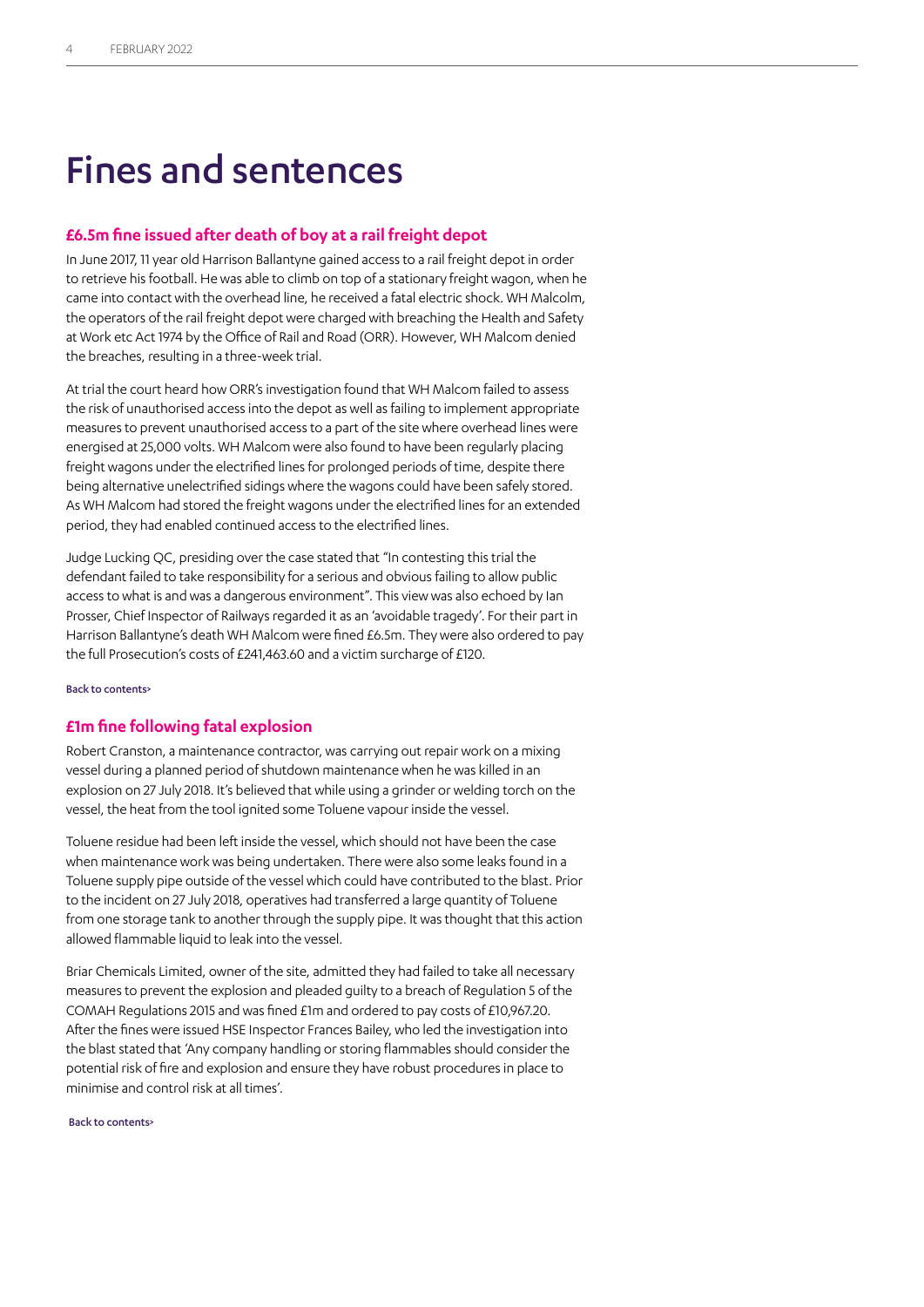# <span id="page-4-0"></span>**Director acquitted of Gross Negligence Manslaughter after accident caused death of his father**

Garry Harbutt's glazing company Night and Day Glaziers Ltd was contracted to a refit of a shop in Cribbs Causeway in Bristol. In March 2018 he was working as part of a five man team with his father, Arthur Harbutt, move a large glazing panel up some steps and onto a scaffolding platform which did not have internal edge protection. Tragically, when Arthur Harbutt reached the top platform he stumbled and fell through the frame of the shop unit from a height of 15ft onto a concrete floor, sustaining fatal injuries.

The company had previously pleaded guilty to breaching s 2(1) of the HSWA. However, Garry Harbutt pleaded not guilty to charges of Gross Negligence Manslaughter and a breach of s 37(1) of the HSWA for allowing the company to be in beach of health and safety law through his consent, connivance or neglect. Mr Harbutt was acquitted of Gross Negligence Manslaughter but was found guilty of the s 37(1) HSWA charge. Sentencing will take place on a future date.

#### [Back to contents>](#page-0-0)

# <span id="page-4-1"></span>**Spencer Academies Trust fined for inadequate safeguards to protect staff and pupils from risks posed by animals kept on site**

The Spencer Academies Trust ("the Trust"), which operates Wyndham Spencer Academy, has been fined £20,000, ordered to pay costs of £7,304.10 and a victim surcharge of £170 following an investigation by environmental health officers after a child was hospitalised with E. coli in May 2018. The four year old was a pupil at the school where goats, pigs and hens were kept on site. The investigation found that the school's risk assessments were not sufficiently robust for the variety of farm animals that are kept on the site. The Trust was charged for failing to discharge its general health and safety duties to members of the public (s 2(1) HSWA) and their employees (s 3(1) HSWA).

Southern Derbyshire Magistrates court held that although the E. coli case could not be linked to the school, they had failed to provide adequate washing facilities to control the risks of disease to pupils and visitors to the school. During mitigation, Counsel for the Trust highlighted that changes at the school had already been carried out to ensure the safety of both pupils and staff.

[Back to contents>](#page-0-0)

# **Vue Entertainment fined following fatal incident involving electric footrest**

On 9 March 2018, Ateeq Rafiq attended a VUE Cinema at Birmingham's StarCity. Mr Rafiq could not find his keys and wallet at the end of the film. He looked under the seat, assuming they had fallen underneath. As he did so, the seat had a footrest mechanism which began to come down on him and lodged against his neck causing a brain injury. Tragically he died from his injuries a week later.

There was an inquest held into his death, which recorded a verdict of accidental death. However, Coroner Emma Brown highlighted that "If the seat had been fitted and maintained in the correct manner, Mr Rafiq would not have died". This led to Vue Entertainment Limited being charged with two offences, one under section 2(1) of HSWA 1974 and one under the Management and Safety of Work Regulations 1999.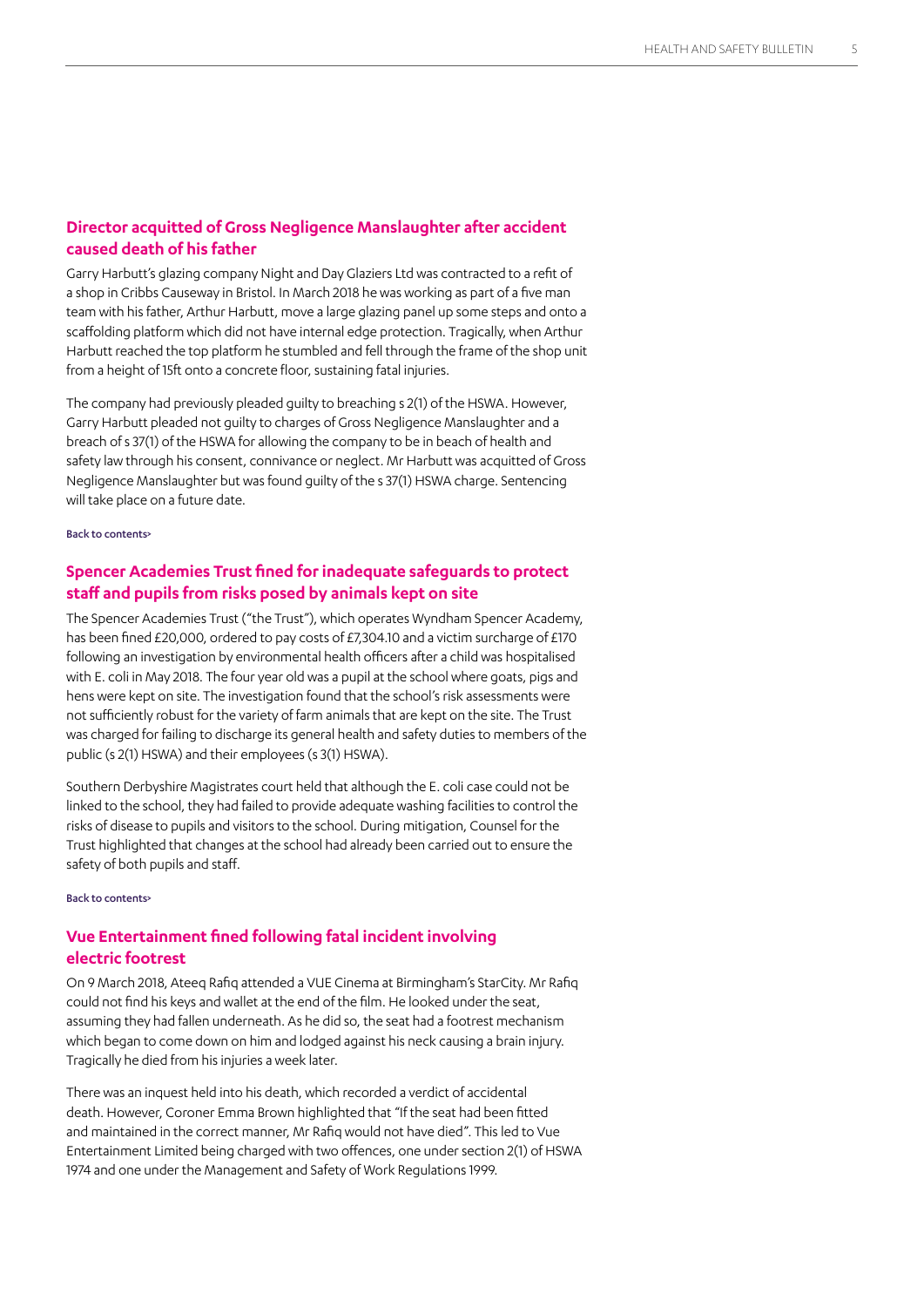Vue Entertainment Limited pleaded guilty to failing to ensure that persons were not exposed to risk to their health and safety and for failing to make a suitable and safe risk assessment between 1 January 2007 and 9 March 2018 in relation to the use of powered cinema seating. The hearing at Birmingham Crown Court was told how the cinema seat in question was not fitted with a metal bar, which would have allowed the footrest to be lifted by hand. The bar was taken out of the supply chain by Figueras International, the firm supplying the chair, due to complaints about it breaking. The firm had sent out replacement kits containing the bar, but the bar had not been installed on Mr Rafiq's chair prior to the incident.

It was held that Vue Entertainment Limited had missed opportunities to rectify the issue and were issued with a fine of £750,000, ordered to pay costs of £130,000 and pay a £170 victim surcharge.

[Back to contents>](#page-0-0)

# <span id="page-5-0"></span>**Diving instructor convicted following a death of a trainee during diving trip**

Ashley Roberts, sole director of Ash Roberts Technical Limited, was training William Peace and Richard Heppell for a 148ft dive to the wreck of a German mine laying submarine off the coast of Dunbar which sank in 1916. During the dive on July 8, 2017 Mr Peace got into difficulties at a depth of 130ft to 144ft and soon became unresponsive. Mr Peace's body was later recovered by police.

An investigation by the HSE into Mr Peace's death found that Mr Roberts had:

- **•** failed to conduct a suitable assessment of the competence of the pupils prior to the dive
- **•** failed to verify the number of rebreather hours Mr Peace had completed during his previous dives and
- **•** failed to check Mr Peace's rescue ability.

Mr Roberts pleaded guilty at Edinburgh Sheriff Court to breaching Section 3(1) and Section 37(1) of the HSWA. In his ruling, Sheriff Roderick Flinn noted that Mr Roberts 'cooperated fully with the police, gave prompt instructions to his agent and agreed a plea as soon as the detailed terms of that plea had been adjusted by those advising him. On that basis he should have the benefit of the full one-third discount.' This left the fine issued to Mr Roberts at £2,300.

This may seem like a nominal fee in a case which resulted in a man's death. However, the court was made aware that Mr Peace was suffering from 'significant coronary artery disease' at the time of his death and Mr Peace's cause of death was recorded as 'death whilst diving in a man with coronary artery disease', rather than drowning. This coupled with the Sheriff Roderick Flinn's assessment that Mr Robert's 'failures did not cause or contribute to the injury or death' impacted on the level of the fine that was issued.

In any event, even in cases where the breach is considered to be causative of a death, the Court will take into account the financial means of the Defendant as one of the factors when determining the appropriate level of fine. The Courts will, therefore, often stress that the level of fine that is imposed is not intended to be any way commensurate to the actual or perceived outcome of a breach.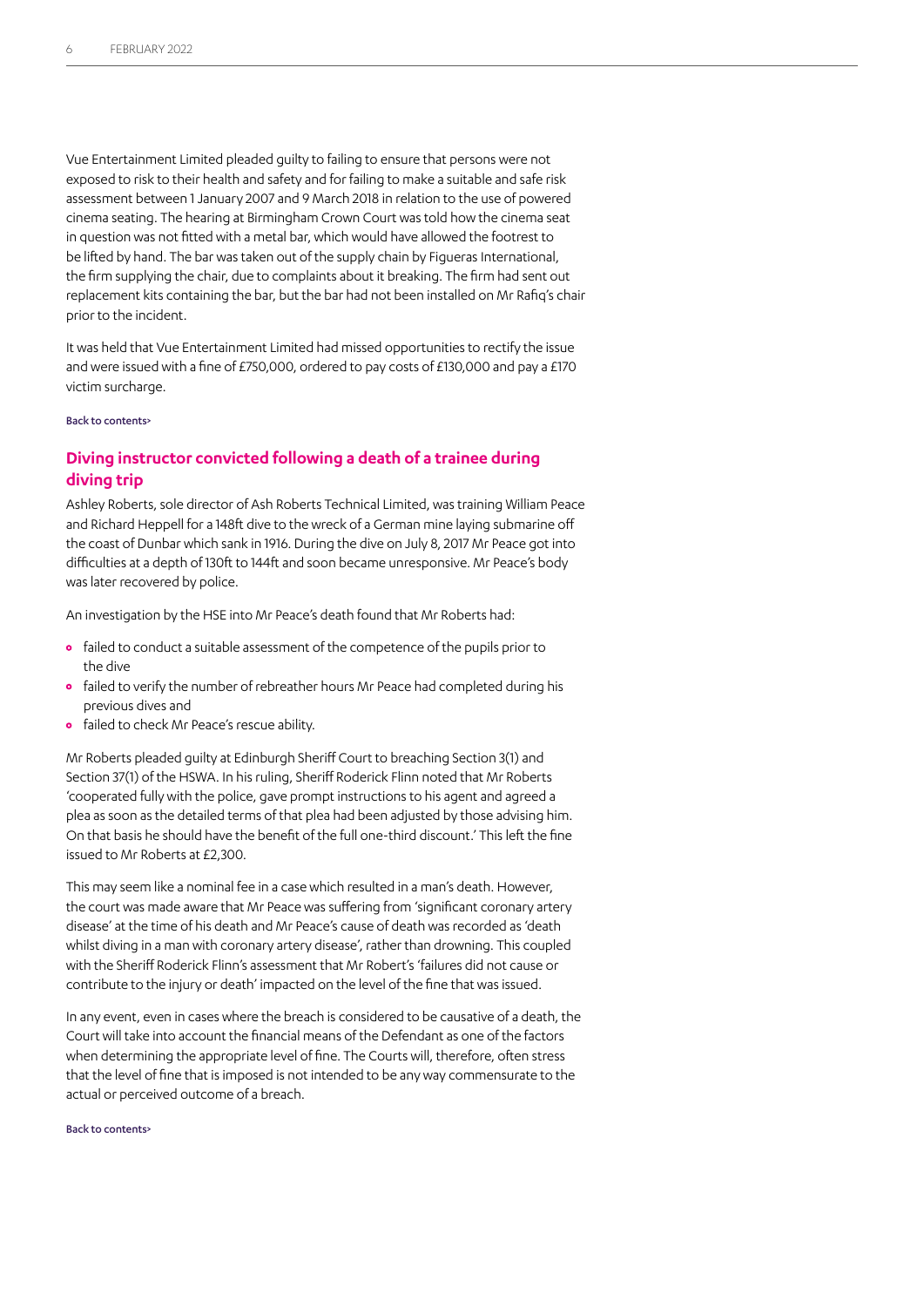## <span id="page-6-0"></span>**Manufacturer fined for sulphur dioxide exposure**

AH Worth Limited (previously QV Foods Ltd), a food manufacturing business has been fined by the HSE due to the 'poorly planned' commissioning and installation of a potato processing line. The processing line in question dipped the cut potatoes into a substance called Microsoak to prevent them browning. During commissioning, the Microsoak used to coat the potatoes gave off sulphur dioxide gas affecting the workers in the packhouse. In response to the sulphur dioxide exposure, AH Worth Limited modified the line in order to prevent any further sulphur dioxide exposure. However, the modifications exacerbated the issue by blocking up the nozzles on the line. This resulted in more sulphur dioxide exposure to both the workers and maintenance engineer who was tasked with modifying the line. The factory had to be evacuated and other workers in the vicinity were also affected. The maintenance engineer and one other worker were so badly affected that they were unable to return to work due to the effect of the exposure to the gas on their lungs.

An investigation carried out by the HSE found that the works were not adequately planned or managed, including inadequate sharing of information between QV Foods Ltd and the contractors involved. The HSE also found that workers should have been provided with additional PPE and a safe system of work for unblocking the nozzles.

AH Worth Limited pleaded guilty to breaching Section 2(1) HSWA in that it failed to ensure, so far as was reasonably practicable, the health and safety at work of its employees. The company was also issued with a fine of £300,000 and ordered to pay costs of £9,924.90 as well as a victim surcharge of £170.

#### [Back to contents>](#page-0-0)

#### **Scottish care company fined £20,000 following rape of care worker**

An Edinburgh-based care company has been fined £20,000 for their failure to safeguard a worker who became the victim of abduction, assault and rape. The worker was attacked while attending Albert Caballero's home in order to provide care services. The company, which provides housing and community support to those with additional needs, pleaded guilty to health and safety breaches committed in 2017 and 2018.

After the attack, the case was referred by the Health and Safety Investigation Unit of the Crown Office to the HSE who conducted an investigation, finding that:

- **•** various workers had been aware of inappropriate behaviour by Mr Albert Caballero, but no reports were recorded
- **•** the company had failed to make a suitable and sufficient assessment of the risk Mr Caballero posed to female employees
- **•** the company failed to identify and implement measures to mitigate the risks when providing support to Caballero at his home.

Since the attack, the company has implemented a new lone-working policy and support workers have been given smartphones to enable communication and track their location. It's hoped that these changes would prevent an incident like this happening again. However, the Head of the Health and Safety Investigation Unit, Alistair Duncan stated that "the company could have prevented this if they had carried out a suitable and sufficient assessment of the risk posed to female employees" and that "this prosecution should serve as a reminder to all employers that failure to establish the necessary measures and policies can have serious consequences".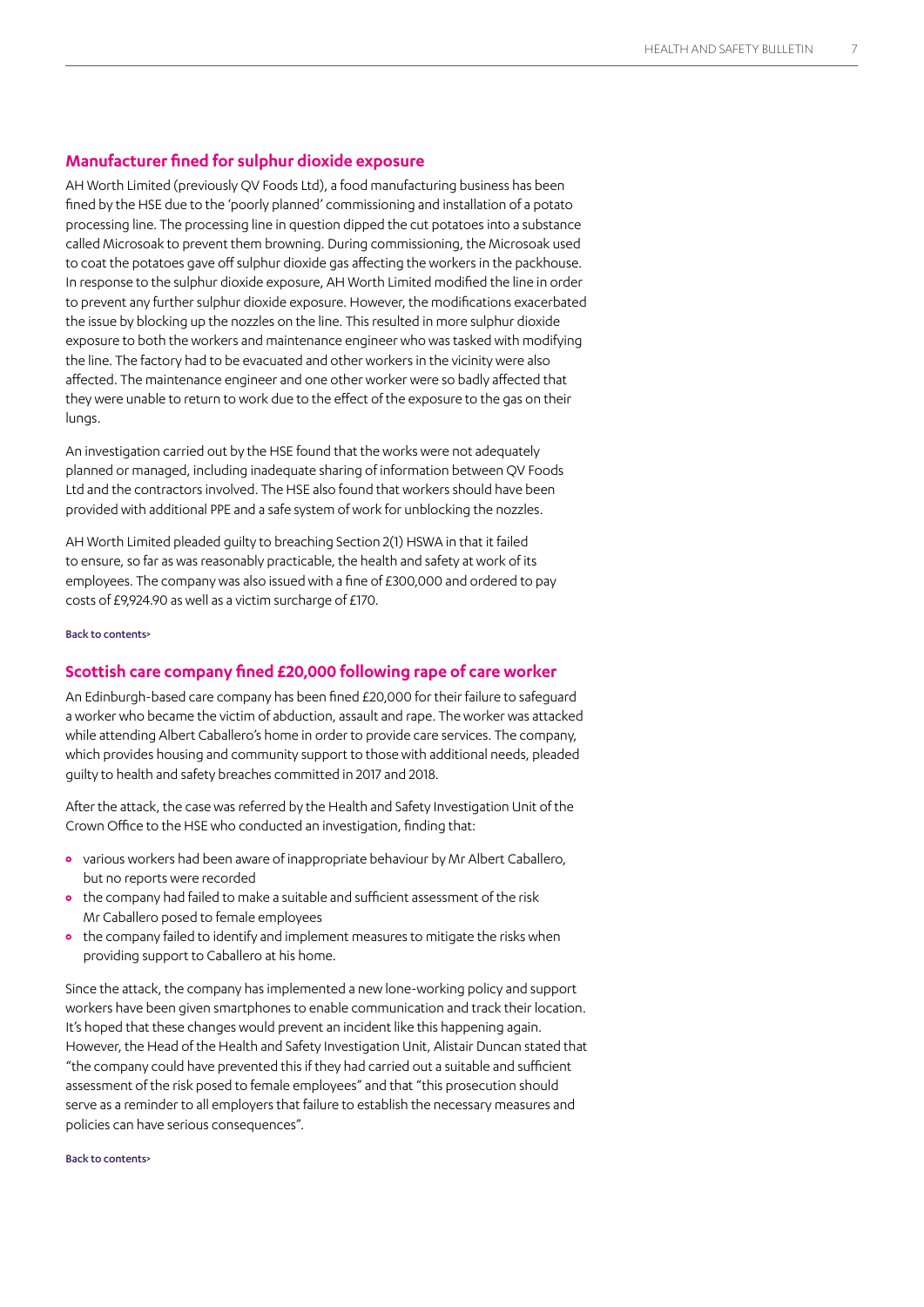# <span id="page-7-0"></span>**Care homeowners plead guilty to corporate manslaughter following death of resident left with severe burns from a scalding hot bath**

The owners of a care home where a 93 year old woman died after being scalded in a bath have been fined £1.04m by honourable Mrs Justice Thornton, who also handed suspended prison sentences to its former manager and one member of staff.

Frances Norris, died in February 2015 after developing bronchopneumonia following the incident at the Birdsgrove Nursing Home in Bracknell, Berkshire. The Royal Courts of Justice heard how the care workers had lifted Mrs Norris into the bath, but she had complained about the water being cold. The workers then added more hot water but failed to realise how quickly the temperature of the bath would rise. By the time they became aware of how hot the bath had become Mrs Norris had sustained severe burns. The court also heard that both workers bathing Mrs Norris had not received any training in bathing patients.

The situation was made significantly worse when the owners of the home, Aster Healthcare, provided falsified water temperature records and a false record of the thermostatic mixing valves service history to the Care Quality Commission and the HSE during their investigations. HHJ Thornton stated that the former care home manager was 'unqualified' for her position and was 'out of her depth'.

#### [Back to contents>](#page-0-0)

#### **Nursery fined £800,000 following death of child who choked on food**

An 11 month old boy, Fox Goulding, was eating mango at a nursery in Edinburgh when he choked whilst he was left unattended. A care worker returned from the bathroom and mistakenly thought he was sleeping. After realising he was not breathing, staff tried to remove the blockage, began attempts at CPR and called an ambulance. The paramedics who attended were able to remove the piece of mango and transported the boy to hospital, but he tragically died the following day.

A subsequent investigation established that workers at Bright Horizons Corstorphine Nursery failed to have appropriate instruction and training in supervision of mealtimes and to address the risk of children choking.

During sentencing at Edinburgh Sheriffs Court, it was confirmed that the procedures which were in place at the nursery were not sufficiently adhered to and there was a high turnover of staff. There had also been two previous "near misses" which had not led to changes being implemented.

Bright Horizons Family Solutions Ltd issued an apology expressing their heartfelt condolences to Fox's family. They also confirmed that their policies and procedures had been reviewed and all of their Scottish staff had received additional training.

#### [Back to contents>](#page-0-0)

#### <span id="page-7-1"></span>**Landlords prosecuted for fire safety breaches**

Two landlords have recently felt the full force of the law for breaching the Regulatory Reform (Fire Safety) Order 2005 after receiving suspended sentences and heavy fines.

In both cases it was found that no fire-risk assessment had been carried out, which made safe evacuation of the residents difficult. Failing to carry out a fire-risk assessment not only increases the risk of serious injury to the residents but 'also poses a heightened risk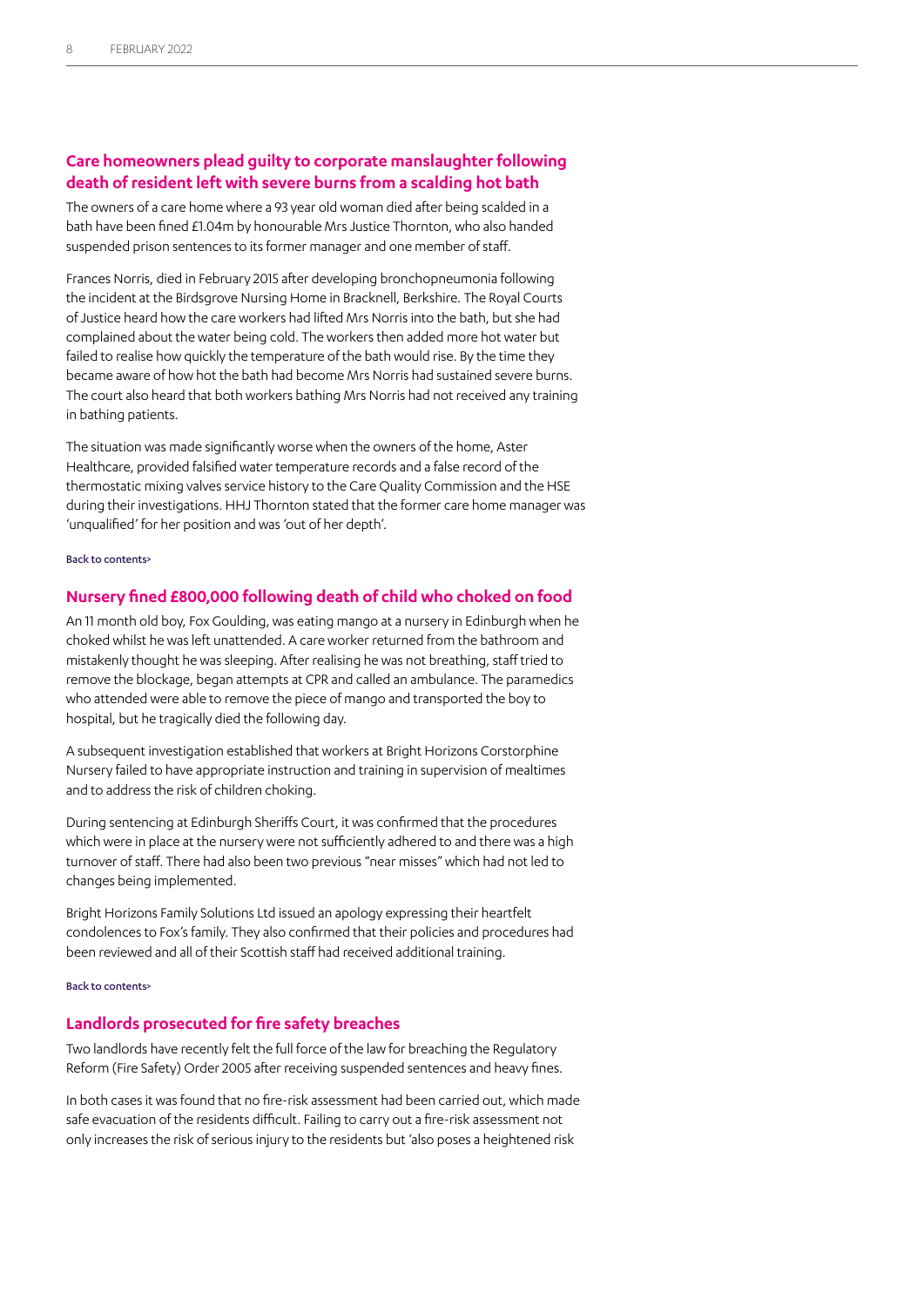to firefighters who are already doing a dangerous job' stated Pat Jennings, The London Fire Brigade's Assistant Commissioner for Fire Safety.

In that case, landlord John Kyriakides was prosecuted following an extensive fire in a four-storey building. Two women had to be rescued from a second floor flat by the Fire Brigade and other residents were forced to evacuate via a smoke-filled staircase resulting in treatment for smoke inhalation. The fire took 70 firefighters and 10 fire engines to control and resulted in the destruction of half of the four-storey building. Following a plea of guilty to the charges, a fine of £20,000 was imposed, together with a term of imprisonment of two months suspended for 12 months and an order to pay prosecution costs of £11,500.

In another case which was heard in Derby Crown Court, landlord Thirunavukkaradu Kulandaisamy, pleaded guilty to fire safety charges following various failings identified by Derbyshire Fire and Rescue service including insufficient fire doors, ineffective fire alarms and faulty emergency lights. In that case, the Court imposed a fine of £50,000, a term of imprisonment of nine months suspended for two years, prosecution costs of £22,861 together with a victim surcharge of £156.

[Back to contents>](#page-0-0)

# <span id="page-8-0"></span>**Civil claim for abuse of process succeeds following wrongful conviction for food safety breaches**

Former publican, Dr Geoffrey Monks is reported to have accepted £4m in damages to settle a civil abuse of process claim against the now disbanded East Northamptonshire Council (ENC). This cause of action is incredibly rare and has not been successfully argued in a claim since 1861. The abuse of process by ENC concerns food safety offences allegedly committed by Dr Monks in 1999 in his capacity as owner of the Snooty Fox Pub. The unusual facts were as follows:

- **•** Dr Monks purchased the Snooty Fox Pub in Lowick, Northamptonshire in 1997
- **•** one night in 1998, Dr Monks asked a 'prominent solicitor' to leave the pub and she subsequently alleged she had suffered food poisoning from the pub and reported this to the ENC
- **•** the ENC's chief executive, who was reported to have been a sexual partner of the solicitor, ultimately made the final decision to prosecute Dr Monks, which eventually saw him convicted
- **•** on conviction in 2000 Dr Monks was fined £13,500 and ordered to pay costs of £8,300. He subsequently spent two months in prison in 2003 when he was unable to pay
- **•** Dr Monks' conviction was overturned by the Court of Appeal in 2015, following a referral from the Criminal Cases Review Commission
- **•** Dr Monks subsequently brought a civil claim in the High Court for abuse of process in 2019, alleging ENC had pursued a vendetta against him through the courts and this amounted to abuse of process.

North Northamptonshire Council, which took over from the ENC, has now agreed to compensate Dr Monks and apologised for ENC's actions in a statement in open court. North Northamptonshire Council's leader Jason Smithers also went on to say that 'it is very different state of affairs these days'. Dr Monks, who was housed at a category A prison during the ordeal said, 'it had been an absolute nightmare' and welcomed the settlement.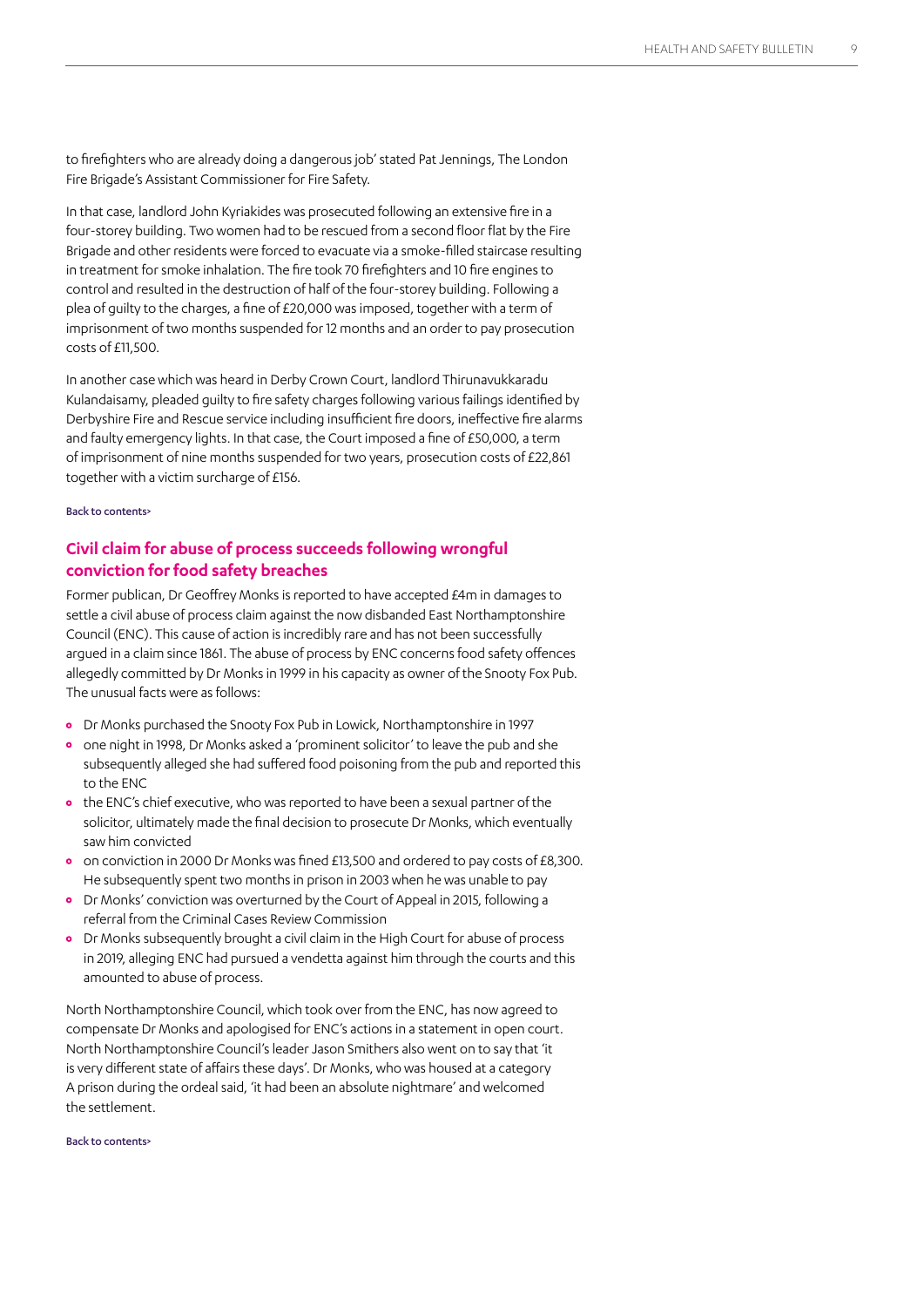# Environmental

### **Biffa fined £1.5m following export breaches**

Biffa, the UK's largest waste company has been found guilty of four breaches of regulation 23 of the Transfrontier Shipment of Waste Regulations 2007 between October 2018 and April 2019. The waste company was ordered to pay a £1.5m fine, costs of £153,827.99, and a proceeds of crime order of £38,388.

The offences related to rolling contracts to send vast amounts of waste to India and Indonesia and resulted in 1,000 tonnes of mixed waste labelled as paper being illegally exported. Investigators who discovered the offending waste recorded 'a strong putrid' smell and an 'acidic aroma' after they held sixteen 25-tonne containers at Southampton. When initially faced with prosecution by the Environment Agency, Biffa had argued that it was not in the public interest. Judge Shane Collery QC was not swayed by this argument and found the comments 'aggravating and unattractive'. This is Biffa's second conviction of this type in recent years and exports about 100,000 tonnes of waste from its Edmonton site.

[Back to contents>](#page-0-0)

## <span id="page-9-0"></span>**Yorkshire Water Service admits illegal sewage discharge**

Utility company Yorkshire Water Service limited has been fined £150,000 and ordered to pay £36,506.35 in costs for illegally discharging sewage into the Potter Carr Nature Reserve. The utility company pleaded guilty to one charge of causing sewage sludge to enter a tributary of the Mother Drain and one charge of breach of permit conditions relating to levels of ammoniacal nitrogen in treated sewage effluent.

The ruling at Sheffield Magistrates Court comes after a recent BBC Panorama investigation found that water companies in England and Wales have been dumping raw sewage into rivers illegally, with some breaching their permit conditions on a regular basis. Treatment plants like the Balby Sewage Treatment Works, operated by Yorkshire Water Service Limited can discharge water but only under strict conditions under a permit. District Judge Redhouse found Yorkshire Water Services Limited to be had breached their permit and were "very negligent" in their breach of environmental regulations.

[Back to contents>](#page-0-0)

## <span id="page-9-1"></span>**Man jailed for illegally storing and burning waste**

On 2 August 2021 the Environmental Agency secured a conviction against Dominic Allen for two offences of operating a waste site without an environmental permit and three offences of burning waste. Mr Allen was sentenced at Newcastle Crown Court to 12 months in prison, ordered to pay £1,000 in costs and has 18 months to clear the site.

The Environmental Agency launched their investigation into illegal activity on the land next to Mr Allen's property at Old Swarland, Northumberland in February 2020 after Northumberland Fire and Rescue Service attended a fire at the site. A statutory clearance notice was later issued in July 2020. Once the deadline had expired for that notice, the Environmental Agency blocked access and obtained a Restriction Order over the site.

In court, Mr Allen's actions were said to be 'deliberate, persistent and financially motivated, with all offences committed while Allen was on bail for other matters'. For these reasons Mr Allen was handed a custodial sentence by the presiding judge.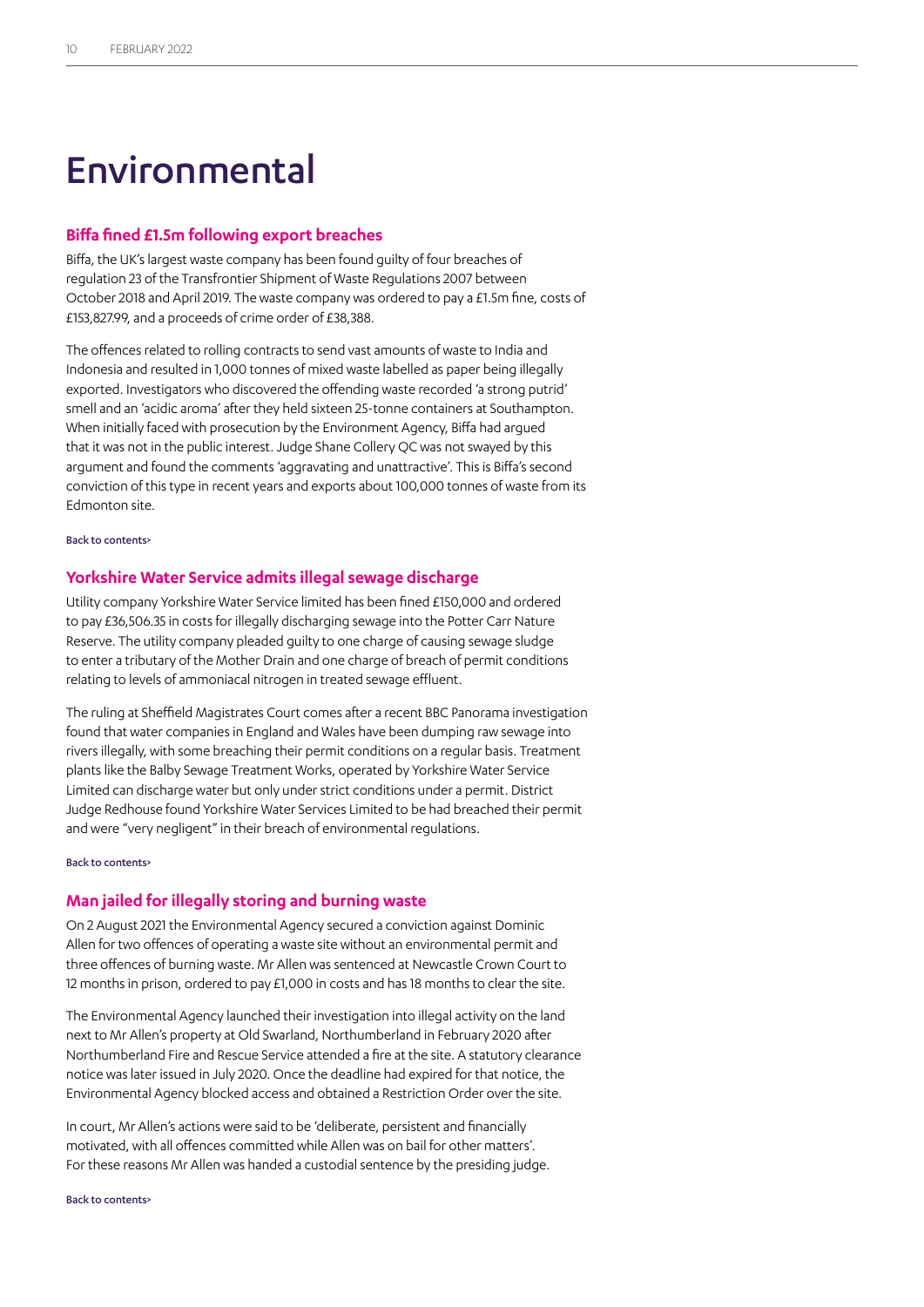# **The Land Trust receives a £30,000 Enforcement Undertaking following sludge spread**

The Environmental Agency has accepted an Enforcement Undertaking (EU) from Sanderson Environmental Limited, who spread excessive amounts of sewage sludge on land near Doncaster, contrary to the Environmental Permitting (England & Wales) Regulations 2016. In response to the sewage spread Sanderson environmental Limited have agreed to pay costs of £8,137.36 and have made an EU in the form of a £30,000 donation to the Land Trust.

An EU is an alternative sanction available to the Environmental Agency and prevents the need for a monetary fine to be issued against the offending company. A spokesperson for the Environmental Agency stated that the 'Agency is increasingly using this method of enforcement where there is opportunity to restore and improve the environment, change behaviour and improve practices of the offender'.